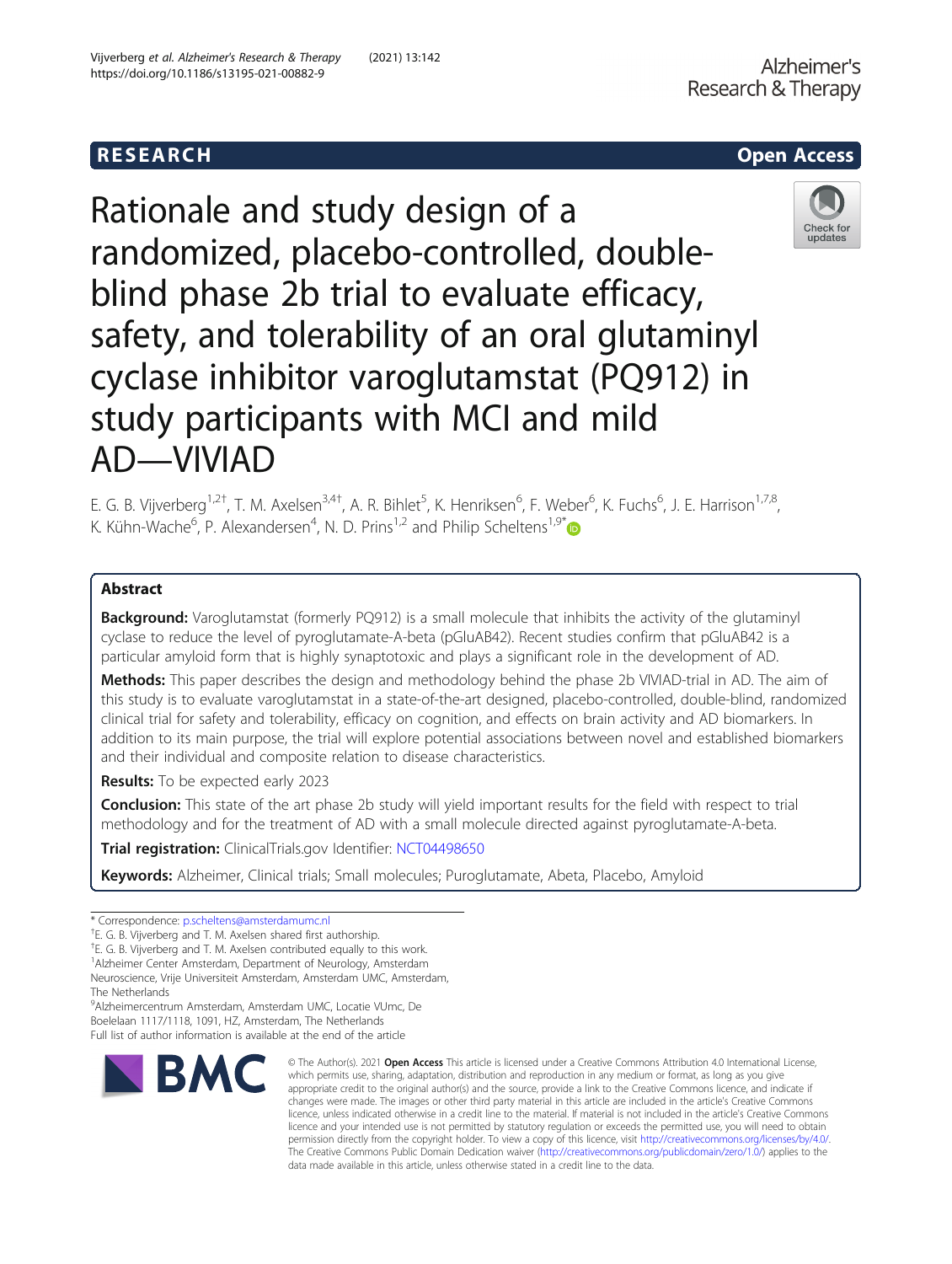### Introduction

Alzheimer's disease (AD) affects approximately 47 million people worldwide and the prevalence will triple by 2050 [[1](#page-6-0)]. Drugs to halt or slow down the disease process are badly needed. Inadequately designed phase 2 studies have often led to suboptimally designed phase 3 programs and contributed to the high phase 3 failure rate in the past. Dilligently designed phase 2 studies including a broad spectrum of AD-relevant efficacy, biomarker, and safety endpoints are needed to de-risk phase 3 development and lead to a more successful and efficient conduct of development programs with less patients being randomized to or included into large studies with no meaningful outcome.

After the accelerated approval of aducanumab by the FDA on June 7, 2021, the AD field is even more motivated to develop new therapeutic targets associated with amyloid beta aggregation in the brain as well as other possible disease modifying targets [[2\]](#page-6-0).

In recent years, it has become clear that the concentration of soluble β-amyloid (AB)-oligomers is more closely associated with clinical symptoms than amyloid plaque burden itself  $[3-5]$  $[3-5]$  $[3-5]$  $[3-5]$ , by causing more synaptotoxicity, neuroinflammation, and neurodegeneration. Pyroglutamate-AB42 (pGluAB42), a particular AB form, has been found to be extremely toxic, resistant to degradation, more hydrophobic leading to easy aggregation, and seeding the formation of additional neurotoxic oligomers [[6](#page-6-0)–[11\]](#page-7-0). pGluAB42 is generated from full-length AB by various peptidases (e.g., neprilysin (NEP) [[12\]](#page-7-0) and insulin-degrading enzyme (IDE) [[13\]](#page-7-0)) as part of the normal AB-degradation pathway and are then further modified by the enzyme glutaminyl cyclase  $(QC)$  [[14\]](#page-7-0). In human autopsy studies on AD patients, pGluAB42 was found to constitute 10–50% of the total amyloid burden, but not found in plaques of subjects without signs or symptoms of AD, suggesting a significant role in the development of AD [[15,](#page-7-0) [16](#page-7-0)], consequently making the processes involved with pGluAB42 an interesting therapeutic target, highlighted by the recent encouraging news regarding donanemab, a monoclonal antibody also targeting pGluAB42 [[17\]](#page-7-0).

The small molecule QC-inhibitor varoglutamstat inhibits the activity of QC which leads to a reduction of the level of pGluAB42. The dose-dependent inhibition of th QC was demonstrated in a large phase 1 program evaluating up to 14 days of treatment in healthy young and aging individuals being treated with up to 1800 mg of varoglutamstat twice daily (BID). The study found varoglutamstat to be well tolerated with few and mild adverse events (AE) and demonstrated clear pharmacodynamic effects in terms of QC-inhibition in plasma and CSF [[18](#page-7-0)].

In a phase 2a, randomized, double-blind, placebocontrolled, proof of concept trial in biomarker confirmed early AD patients ( $n = 120$ ), study participants were treated with varoglutamstat in doses of 800 mg twice daily for 12 weeks to further evaluate safety and effects on biomarkers [[19](#page-7-0)]. Varoglutamstat showed an acceptable safety and tolerability profile in lower doses and with slower titration. The varoglutamstat-treatment group was also found to have a significant improvement of working memory, reduction of synaptotoxicity measured by less theta-wave activity on EEG, and reduced neurogranin levels as well as improvements on various other experimental biomarkers [\[19](#page-7-0)]. Post hoc results further supported the concept of enhance synaptoplasticity with the treatment of varoglutamstat in a network analysis.

The trials with varoglutamstat indicated a beneficial safety and tolerability profle resulting in favorable benefit-risk ratio, biological effect on QC inhibition, reduced synaptic toxicity, data suggestive of a clinical effect, and provided the rationale to design a state-of-theart phase 2b trial with endpoints in cognitive function, biomarkers, and long-term safety and tolerability. In the following, we describe the study design of the VIVIAD trial, a study to evaluate safety and tolerability of different doses and efficacy of varoglutamstat in study participants with MCI and Mild AD.

#### Methods: study setting and design

This multinational, double-blind, randomized, placebocontrolled study is evaluating the disease modifying effects of PQ912 and serves as a dose finding study on the drug in patients suffering from MCI or mild dementia due to AD. The study aims to enroll 250 patients and is currently enrolling study participants in all participating centers.

The trial is designed in two parts which are seamlessly integrated with part one serving as an initial dosefinding phase and part two as a dose confirmation phase. Initially, all participants enrolled will be randomized in a 1:1:1 fashion between 600 mg BID varoglutamstat, 300 mg BID varoglutamstat, or placebo BID. When the 90th subject has completed the evaluation at week 24, an unblinded safety review will be conducted by an independent data safety review board (DSMB) in order to establish the highest well-tolerated dose of varoglutamstat (recommended phase 2b dose). Hereafter, all participants receiving varoglutamstat will be changed to the recommended phase 2b dose, and all further randomization will be done 1:1 between the chosen dose of varoglutamstat and placebo. Study participants recruited early into the study will be kept on treatment for up to 96 weeks or until the last subject recruited will have completed visit (V) 8 (48 weeks of treatment),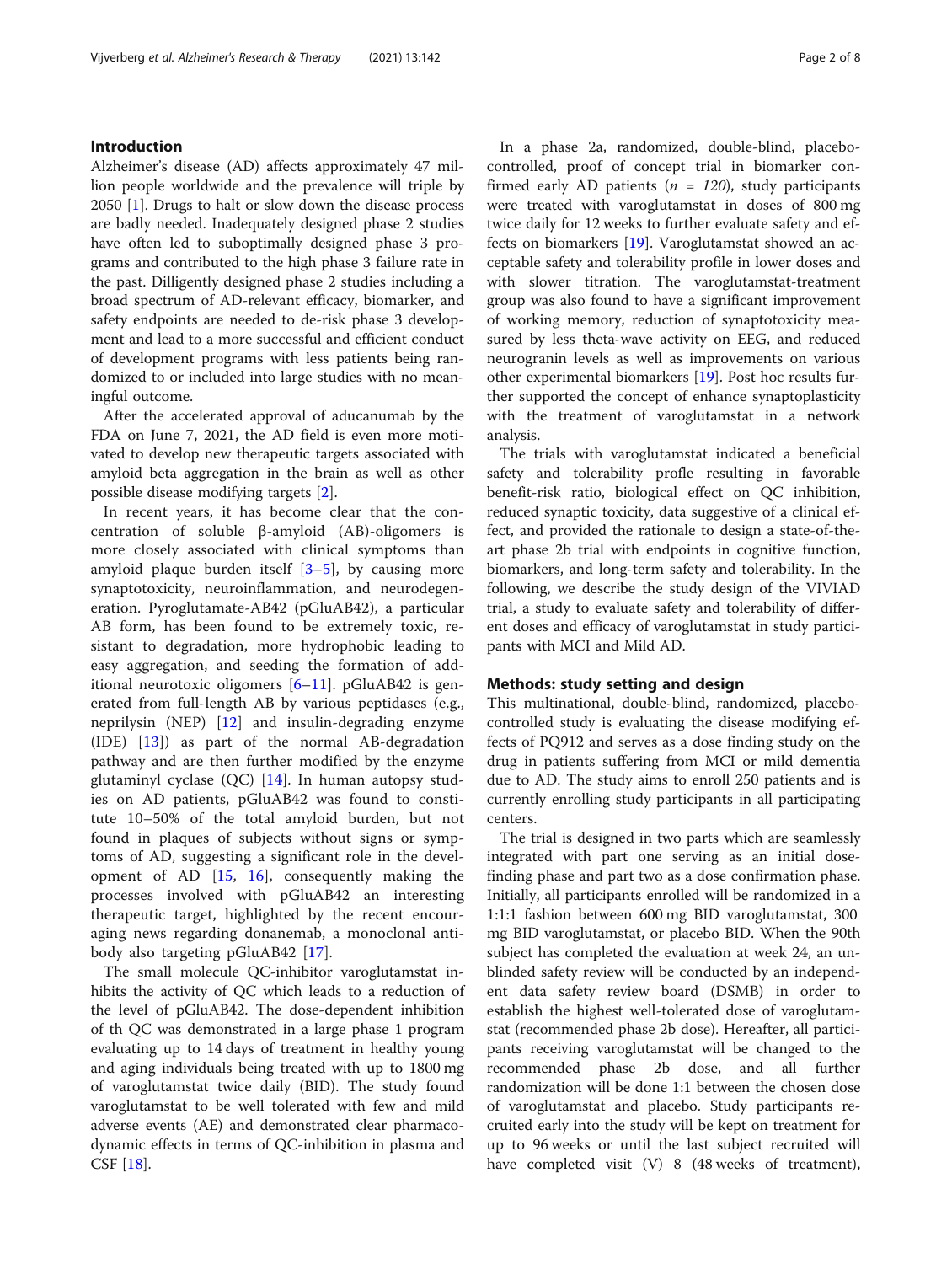<span id="page-2-0"></span>whichever comes first (see Fig. 1 for graphic overview of the study design). The trial is registered at [ClinicalTrials.](http://clinicaltrials.gov) [gov](http://clinicaltrials.gov): NCT04498650.

#### Study population

The study's inclusion criteria are study participants, male or female, from  $\geq 50$  to  $\leq 80$  years with a diagnosis of MCI or mild dementia due to AD as per the 2018 NIAA research framework [[20](#page-7-0), [21\]](#page-7-0), with a Mini Mental State Examination (MMSE) score of  $\geq$  20, and a Wechsler Adult Intelligence Scale (WAIS) IV coding test score  $[22, 23] \leq 0.5$  $[22, 23] \leq 0.5$  $[22, 23] \leq 0.5$  $[22, 23] \leq 0.5$  $[22, 23] \leq 0.5$  standard deviations below the reference score adjusted for age. Our purpose in selecting the coding test requirement was to include only study participants likely to to have a rescuable cognitive deficit. Also, the participants must be able to have a study partner accompany them at study visits, as well as be in a stable state regarding both AD and potential AD-medication.

Exclusion criteria include exclusion of conditions which may affect cognition, including vascular dementia or other cerebral lesions as evaluated by magnetic resonance imaging. No major psychiatric conditions are allowed; there should be no known presence of insufficiently treated vitamin B, folate deficiency, or hypothyroidism. There should be no signs of severe hepatic or renal failure, neither should the participants have suffered stroke or have evidence of other forms of dementia including atypical presentations of AD (e.g., posterior cortical atrophy, frontal or language types of AD) or previous seizures. Patients having had cancer (besides from non-metastatic basal cell cancer or non-metastatic squamous cell cancer) within 2 years, myocardial infarction within the past 6 months, or signs of addiction disorder are also excluded (see Table [1\)](#page-3-0).

As for prohibited medication, varoglutamstat is a moderate inhibitor of CYP2C19; therefore, concomitant administration with strong inhibitors of the CYP2C19 like fluconazole, fluvoxamine, and ticlopidine or moderate inducers of CYP2C19 (rifampicin) and with CYP2C19 substrates with a narrow therapeutic margin like Smephenytoin, phenytoin, phenobarbital, and indometacin should be avoided and replaced by alternative products before starting PQ912 exposure.

#### Results: study procedures

The screening for the trial consists of several elements in order to ensure adherence to the inclusion and exclusion criteria (see Table [1\)](#page-3-0). Prior to or at the study baseline visit, the medical history, physical and neurological examination, vital signs, ECG, and cognitive measures including the WAIS-IV coding test, to test executive function and working memory, and the MMSE will be assessed. A cerebral MRI will be performed to rule out relevant cerebral vascular disease or other pathological changes. A lumbar puncture will be performed to assess inclusion criteria in the form of AB42 and p-Tau-levels with an Aβ42 concentration of  $\langle 1000 \text{ pg/ml AND p-tau} \rangle$  $>$  19 pg/ml or a ratio of p-tau/Aβ42 of  $\geq$  0.024 (Elecsys assay) to be noted as abnormal. The laboratory assessments include standard parameter for hematology, biochemistry, apolipoprotein E (ApoE), human leukocyte antigen (HLA), and CYP2c19 genotyping.

Additionally, prior to randomization, the baseline values for the primary, secondary, and exploratory efficacy endpoints will be recorded including a Neuropsychological Test Battery (NTB) [\[24](#page-7-0)–[29\]](#page-7-0) composed of CogState tests of episodic verbal memory (the International Shopping List Test), episodic visual memory (the One Card Learning test), working memory (the One Back test), and two measures of attention ("Detection" and "Identification"). As a means of evaluating activities of daily living in this cognitively impaired patient population, the Amsterdam Instrumental of Activities of Daily Living Questionnaire (A-IADL-Q) [\[30](#page-7-0), [31\]](#page-7-0) will be

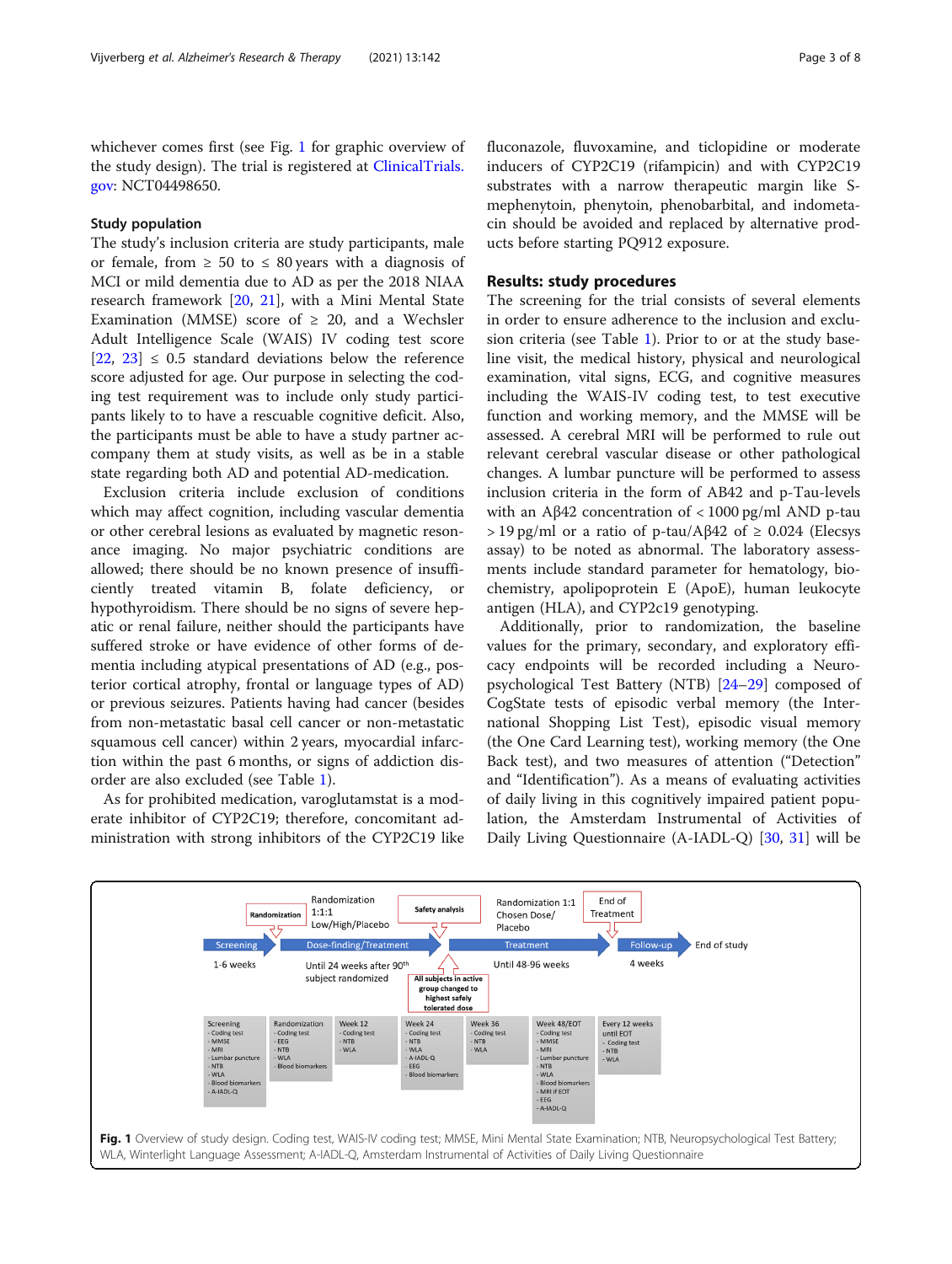#### <span id="page-3-0"></span>Table 1 Inclusion and exclusion criteria

• Principal inclusion criteria

- Male or female, aged ≥ 50 to ≤ 80 years

- A biomarker profile reflecting AD, according to the Alzheimer Association—National Institute on Aging (AA-NIA) Research Framework (Jack et al. 2018) defined as follows:

o a1) Screening CSF sample with an Aβ42 concentration of < 1000 pg/ ml AND p-tau > 19 pg/ml, OR

o a2) A ratio of p-tau/Aβ42 of ≥0.024 as assessed by central laboratory, (Elecsys assay), OR, in case of study participants in whom CSF sampling is not feasible due to medical or technical reasons.

o b) Existing positive amyloid positron-emission tomography (PET) evidence within 6 months of the screening visit

- Clinical syndrome of MCI or mild dementia according to the AA-NIA Research Framework (Jack et al. 2018)

- Signed and dated written informed consent obtained from the subject in accordance with local regulations

- A cognitive impairment in the digital symbol substitution test (DSST ) of at least one standard deviation below the normative data

- Being in a stable condition with respect to the current AD condition: either without specific treatment or in a stable dose of AD medication for the past 10 weeks

- Outpatient with study partner capable of accompanying the subject on screening visits, week 24, 48 weeks, and at the end of treatment visit (EOT)

Principal exclusion criteria

- Significant neurological or psychiatric disorders other than AD that may affect cognition

- Atypical prenstations of MCI due to AD or mild dementia due to AD (such as posterior cortical atrophy, frontal variant, or language variant) - Moderate and severe dementia with a MMSE below 20

- History of (maximally 6 months from screening) or screening visit brain MRI scan indicative of any other significant abnormality, including but not limited to severe white matter hyperintensities (Fazekas score 3), history or evidence of a single prior hemorrhage  $> 1$  cm<sup>3</sup>, multiple lacunar infarcts or evidence of a single prior infarct > 1 cm<sup>3</sup>, evidence of a cerebral contusion encephalomalacia, aneurysms, vascular

malformations, subdural hematoma, or space-occupying lesions (e.g., brain tumors)

- Current presence of a clinically important major psychiatric disorder (e.g., major depressive

- disorder) as defined by DSM-5 criteria, or symptom(s) (e.g., hallucinations) that could affect the subject's ability to complete the study

- History of stroke or seizures

- Myocardial infarction within 6 months of screening

- History of cancer within the past 2 years prior to screening (except: non-metastatic basal cell carcinoma, and squamous cell carcinoma of the skin) OR no signs of residual cancer confirmed minimum 6 months before baseline

- History of uncontrolled hypertension within 6 months prior to baseline

- Hemoglobin level less than 11 g/dL at screening

- Clinically important infections within 30 days prior to screening

- Insufficiently or untreated hypothyroidism,  $B_{12}$  or folate deficiency - Severe hepatic failure (Child-Pugh C) or kidney failure (creatinine

clearance (eGFR)  $\leq 30$  mL/min/1.73 m<sup>2</sup>) as estimated using the MDRD method, or serum creatinine above 1.5-fold of upper limit of normal (ULN) or asparagine-amino transferase (AST) or alanine-amino transferase (ALT) above 3-fold of ULN at screening.

employed. This instrument is completed by the study partner; hence, study participants are required to have a study partner able to accompany them on visits to clinic. To assess AD-specific speech changes, the Winterlight speech assessment (WLA) will be assessed at baseline as it will be employed as an exploratory endpoint in the study [[32\]](#page-7-0).

Upon passing screening, the first 90 participants will be randomized 1:1:1 by a computerized allocation system to receive either PQ912 300 mg BID, 600 mg BID, or placebo BID following a 12-week escalation period. Escalation occurs in up to five steps: weeks 1–2: 50 mg/ placebo once daily, weeks 3–4: 50 mg/placebo BID, weeks 5–8: 150 mg/placebo BID, weeks 9–12: 300 mg/ placebo BID, and weeks 13–24: 300 mg/placebo or 600 mg/placebo BID, in order to minimize possible side effects.

As illustrated in Fig. [1](#page-2-0), the participants will be seen in the clinics 4 weeks after baseline and assessed for AEs, drug accountability, and vital signs. In addition, blood will be sampled for hematology and biochemistry, and a physical exam will be conducted. At week 12, the above procedures will be repeated as well as the NTB, WLA, and WAIS-IV coding test. These procedures will be repeated every 12 weeks.

The participants attend clinic visits once every 12 weeks until study termination, where several key measurements are made at timepoints, including physical and neurological examination, WAIS-IV coding test, WLA, NTB, and Amsterdam IADL-Q. Every 24 weeks, the blood will be analyzed for biomarkers. Blood levels of PQ912 will be measured at weeks 12, 24, and 48 as well as at EOT, for study participants enrolled early in the trial. In addition, an EEG will be performed at weeks 24 and 48, and an additional cerebral MRI will be performed at EOT for safety. CSF will be collected for biomarker measurement at week 48.

Should the patients experience significant intolerable side effects (starting from a maximal dose of 300 mg BID/placebo or above), the investigators may decrease drug dosage by 50% for a period or temporarily suspend treatment with IMP. Should treatment-naïve study participants progress significantly in their symptoms during the study, initiation of standard AD medication is allowed.

#### Endpoints

The safety analysis will be based on significant changes on (i) physical and neurological examinations, (ii) significant changes on blood samples, (iii) amyloid-related imaging abnormalities (ARIA), and (iv) spontaneously reported adverse events.

The primary efficacy analysis consists of the pooled Zscore of the CogState "Detection," "One Back," and "Identification" tests (see the "Statistical evaluation" section for method of evaluation).

In addition to the primary analysis of efficacy, several secondary and exploratory efficacy endpoints have been defined for this study: the linear change in overall cognition based on the complete NTB and the Brief CogState battery and baseline to week 48 changes in global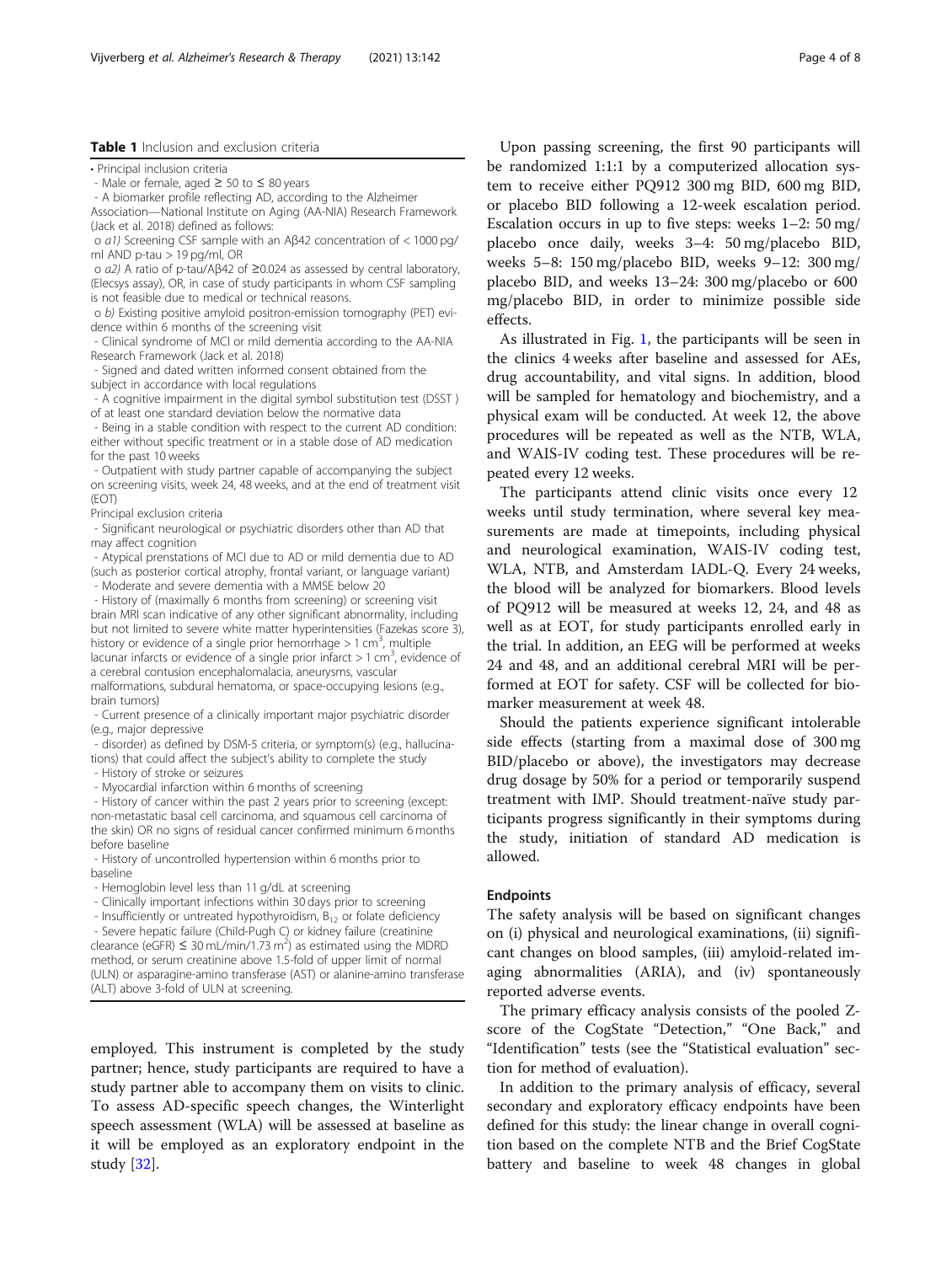relative theta power (4–8 Hz) in the EEG-data as well as of the A-IADL-Q.

Above the use of traditional measures of cognitive assessment, we have also incorporated speech analysis into the trial protocol. While the use of this technology is still largely experimental, it offers a reliable and valid assessment of the speech production difficulties in common individuals living with AD. The reliance on subjective impressions of speech performance, such as those included in the ADAS-cog, has likely underestimated the frequency and magnitude of these difficulties. The use of technology such as the WLA system offers the opportunity to assess speech difficulties objectively.

As an exploratory endpoint, neuronal activity will be evaluated from EEG recordings in the same manner as described by Briels et al. [\[32](#page-7-0), [33\]](#page-7-0), Poil et al. [[34\]](#page-7-0), and Scheltens et al. [[19\]](#page-7-0) as regards the global relative power in the delta  $(0.5-4 Hz)$ , alpha  $(8-13 Hz)$ , and beta  $(13-$ 30 Hz) frequency bands, looking into global posterior dominant peak frequency, amplitude envelope correlation (AEC) in the 4–13 Hz band, and functional network topology measures such as centrality, modularity, and minimum spanning tree in an attempt to acquire new EEG AD-specific biomarkers in this modality.

Blood-based biomarker will be measured at baseline, weeks 24 and 48, and the EOT visit, and CSF-based biomarker is measured at screening and at week 48. There will be a broad panel of biomarkers assessed with potential use for quantifying neuroinflammation, synaptic toxicity, and neurodegeneration. Individual parameter assessed will include levels of the following: YKL-40 (inflammatory marker), neurogranin (synaptic marker), beta secretase 1 protein [BACE-1], Tau and pTau, protein fragments of Tau, GFAP, and extracellular matrix (ECM) molecules (neurocan, brevican, and Tenascin-R). In addition to the earlier mentioned well-established biomarkers, exploratory biomarkers in both plasma and CSF will be investigated, e.g., neurofilament light chain (NFL); protein fragments of Tau, GFAP, and extracellular matrix (ECM) molecules (neurocan, brevican, and Tenascin-R); pGlu-peptide substrates of QC (e.g., pGluand total C-C motif chemokine ligand 2 [CCL2], Orexin A), and Aβ peptides (including full length and truncated A peptides) will be assessed.

#### Statistical evaluation

The main statistical evaluation will be performed in the full analysis set population, such that all participants who are randomized and received at least one dose of study medication will be included in the main statistical analysis.

An unblinded safety review is planned to be performed shortly following the 90th participant reach 24 weeks post-baseline. An independent data safety monitoring board (DSMB) consisting of experts with relevant medical and scientific expertise will conduct an unblinded safety analysis, in order to decide—based solely on the safety profile of the 300 and 600 mg dose groups—which dose level is recommended to be carried forward into the phase 2b part of the study. The DSMB may likewise decide to discontinue the study at this—and at any other timepoint during the trial—if the safety profile of the investigated dose levels of varoglutamstat is not acceptable. No efficacy data will be assessed for deciding which dose level will be carried forward because the efficacy data are too immature at this timepoint to contribute to the decision.

As the study is planned to have differences in participation duration and dosage, a linear model of the primary efficacy parameter will be employed to assess effectiveness. The primary efficacy analysis will consist of the pooled Z score based on the cognitive scores from the CogState "One Back," "Identification," and "Detection" tests (see Fig. 2). In the analysis, all patients will be included independently whether they were initially on a different dose than the one carried forward after the DSMB recommendation. This method is consdiered acceptable as both doses lead to a a QC inhibition in a similar range (70–85%). It is assumed that the Z score will change linearly with time both in the actively treated and the placebo group. The treatment effect of the primary efficacy measure will be assessed in a linear mixed model with random coefficients. In this model, the treatment effect will be estimated as the difference in slopes between the active and the placebo arms. This approach enables incorporation of all data on participating individuals, irrespective of their follow-up time, thus ensuring a maximum amount of information obtained from study participants over the course of the trial.

Based on extrapolation of the results in the SAPHIR study, evaluation of other empirical data, and expert opinion, it was determined that at 48 weeks, an effect size of a Cohen's d of approximately 0.35 is a reasonable expectation. This effect sizecorresponds to a marked

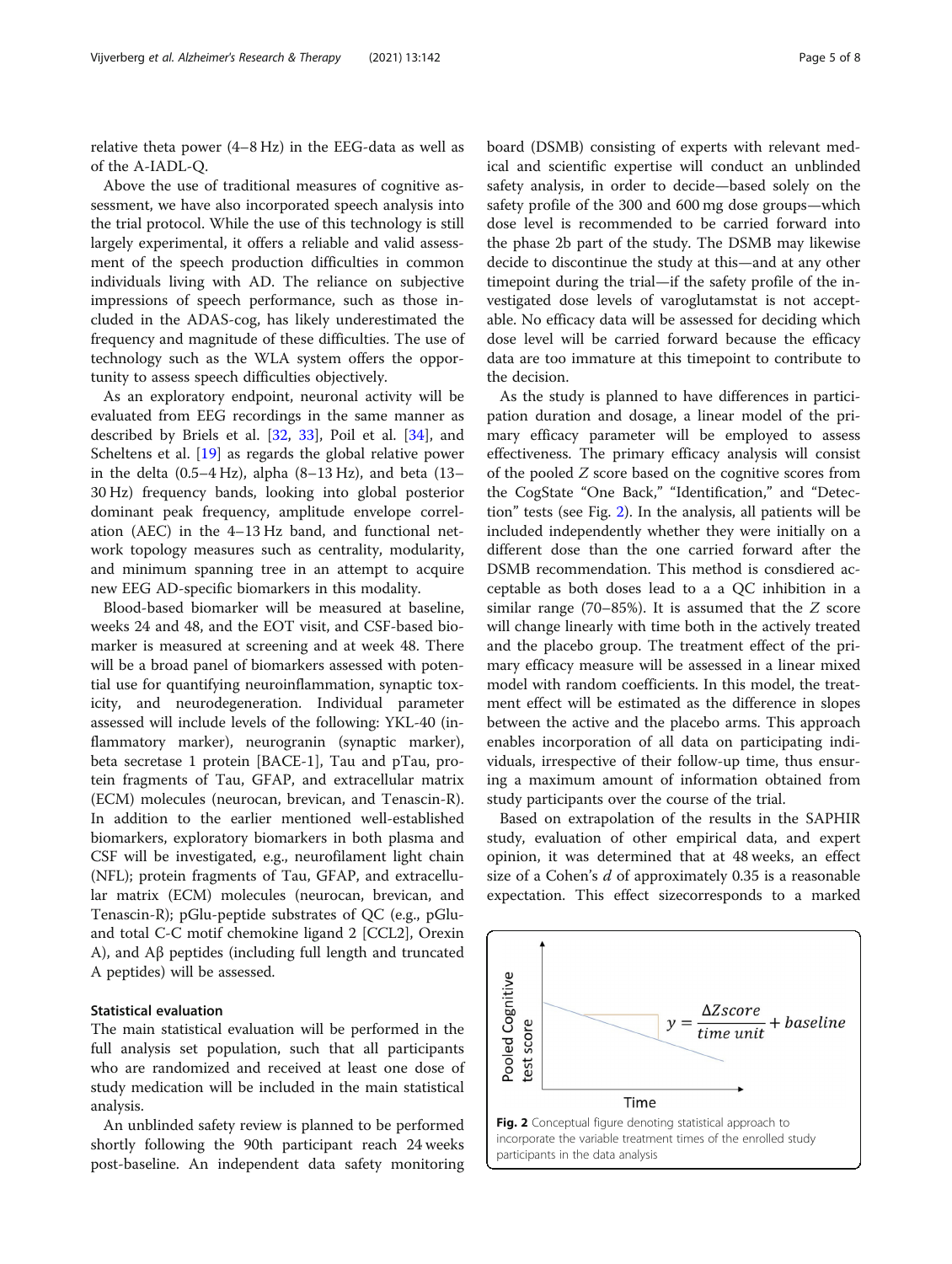reduction of the decline in the combined Z score for cognition in the PQ912-treated study participants and a linear progression in the placebo-treated patients. Based on the assumptions above, and an allocation ratio of 11: 14 between active and placebo, by comparison via a twosample T test, a total sample size of around 250 should provide a power close to or exceeding 80%.

The sample size is not adjusted for the rate of dropout as it is anticipated that all participating individuals will have at least two measurements of the combined Z score, irrespective of their follow-up time, and therefore contribute to the analysis of the primary efficacy endpoint.

#### **Discussion**

The VIVIAD trial is a phase 2b dose-finding study further evaluating the safety and efficacy of varoglutamstat, as a potential disease-modifying treatment in AD. Varoglutamstat inhibits the QC activity and reduces the level of pGluAB42, which is expected to alleviate the acute and chronic neurotoxic effects of pGluAB42. In addition to its main purpose, the trial will explore potential associations between novel and established biomarkers and their individual and composite relation to disease characteristics.

Dose finding for the optimal benefit-risk ratio is an important part of the VIVIAD trial. The previous 2a study established 800 mg varoglutamstat BID to be the maximum tolerable dose. It is expected that a slower dose titration may improve safety and tolerability. The rationale behind a gradual titration is that most AEs from the SAPHIR trial was deemed of immunological origin [\[19](#page-7-0)]; a titration period may allow a gradual habituation of the immune system to the drug. So, the current trial has a gradual dose escalation period, followed with an interim analysis in order to establish the most suitable dose of varoglutamstat while limiting the risk of potential negative consequences of QC inhibition in the periphery for the rest of the trial.

One of the primary efficacy endpoints is the evaluation of varoglutamstat on working memory and attention, and secondarily on cognition and activities of daily living, using the Cogstate Neuropsychological Test Battery and the A-IADL-Q, both of which have been validated for use as serial measurements [[24](#page-7-0), [25](#page-7-0), [30\]](#page-7-0). Exploratory measures include the WAIS-IV coding test [[22](#page-7-0), [35\]](#page-7-0), part of the WAIS-IV intelligence test which has also been validated for exploring executive function and working memory as a stand-alone test and which is recognized by the EMA as a measure of "timed executive function." The WAIS-IV coding test serves in this study as an inclusion criteria with a specific cut-off in the screening process, selecting only participants with a certain degree of cognitive impairment. Using the WAIS-IV coding test score as a marker (longitudinal evaluation) is a novel approach in AD clinical trials.

Results from SAPHIR trial indicated beneficial effects of varoglutamstat on synaptic toxicity measured by different biomarkers. Therefore, the efficacy of varoglutamstat on brain activity will be assessed as a secondary objective. Based on the positive findings in the SAPHIR study [[19,](#page-7-0) [33\]](#page-7-0), resting-state brain activity will be evaluated by using EEG which has been found to be associated with synaptic activity enabling a macroscale assessment of neuronal circuit integrity [[33](#page-7-0), [36\]](#page-7-0). Besides that, EEG is both cost-effective and widely available, making it very suitable for trials in AD due to the method's ability to detect early changes in oscillatory activity of the cortex [\[21](#page-7-0)]. Another argument for including EEG changes as an endpoint is that the functional neurophysiological changes of a treatment can happen within days to weeks, as shown in the classical cholinesterase studies. In the VIVIAD trial, EEG data will be assessed for changes in theta-wave activity (theta power) and other sensitive oscillatory activity markers [\[23](#page-7-0), [31](#page-7-0)]. Incorporation of this modality in the current study may further validate EEG changes as endpoints in clinical trials.

Another novel outcome in the VIVIAD trial is an automated speech recognition method-based measure of disease affecting language (including AD), the WLA. Most individuals living with AD exhibit some degree of speech impairment  $[27]$  $[27]$ . This worsens over time  $[28]$  $[28]$  $[28]$ , [29\]](#page-7-0), making speech and language assessments relevant for appraisal of disease severity and activity. However, changes over time of each individual's language and in early stages of AD can be subtle and difficult to detect. Previous speech evaluation has relied on cumbersome tests unsuitable for widespread clinical use [[37\]](#page-7-0). By employing an algorithm evaluating factors such as length of sentences, richness of vocabulary, repetitiveness, and spectrum of acoustics, it is possible to extract accurate data in speech passages as brief as 150 words. Digital speech biomarkers have, so far, only been used in an experimental diagnostic setting [\[26](#page-7-0), [38,](#page-7-0) [39\]](#page-7-0). The longitudinal setting of this trial allows for analysis of the WLA as an exploratory endpoint, as well as a tertiary measurement of efficacy of varoglutamstat.

Changes in biochemical biomarkers are important outcome measurements to detect biological/pharmacodynamic effect in phase 2b AD trials. In the SAPHIR trial [[19\]](#page-7-0), YKL-40, a neuroinflammation marker in AD  $[40]$  $[40]$ , was shown to decrease approximately 5% from baseline levels within 12 weeks when using varoglutamstat. Additionally, the synaptic biomarker neurogranin was reduced by approximately 4%. Both of these biological signals were meaningful when considered in relation of increase in general AD patients. In the current trial,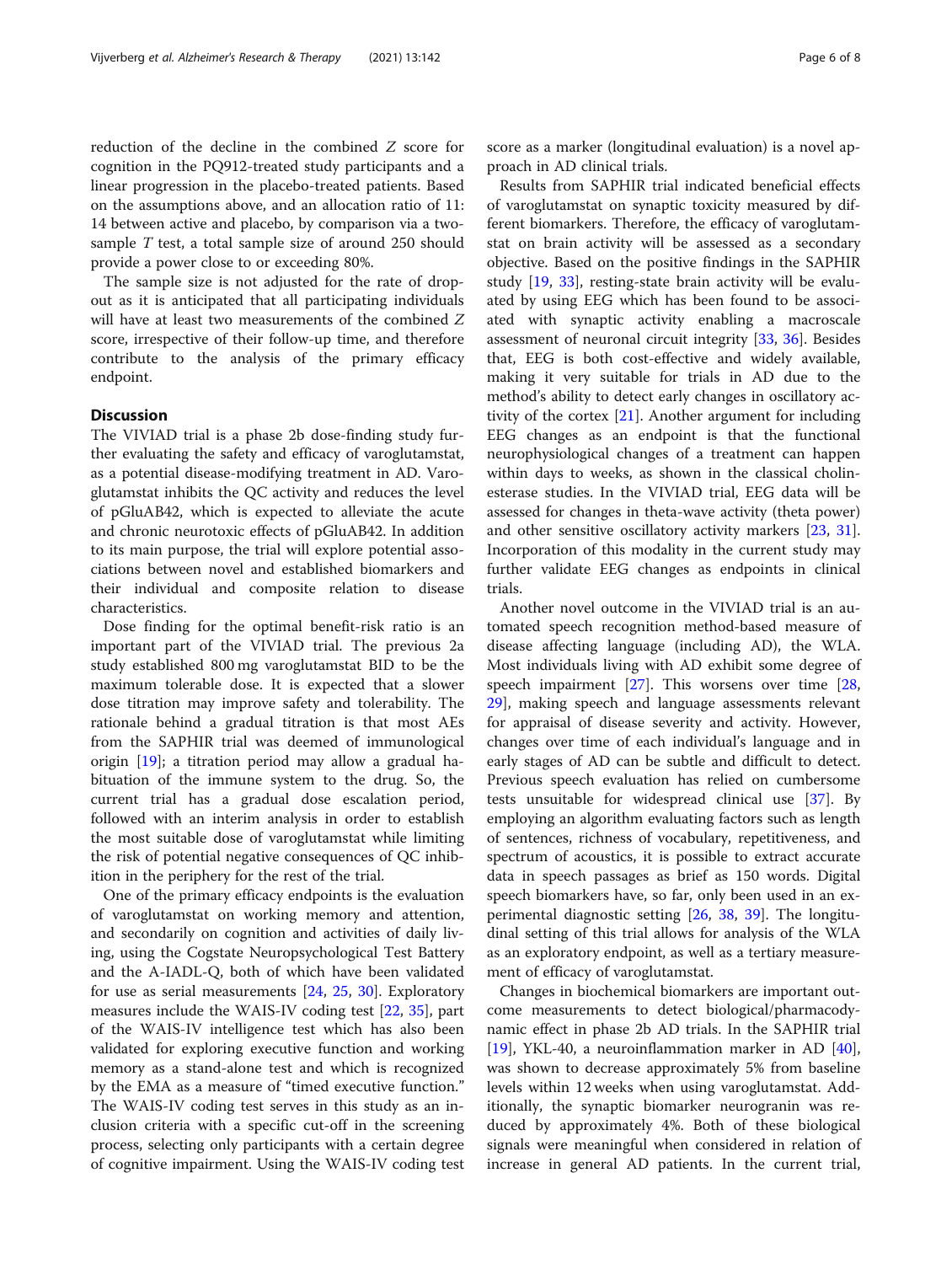<span id="page-6-0"></span>biochemcial biomarkers serve several purposes: they act as an inclusion criterion, minimizing the risk of including non-AD patients into the trial and also function as outcome measures on week 48/and or end of treatment. Serum and CSF will be assessed for QC activity, inflammatory, synaptic, neurodegeneration, and AD biomarkers.

The statistical approach to the primary and some of the secondary endpoints allows for interpretation of the effect of varoglutamstat in a larger sample of individuals, as it does not require all study participants to be evaluated at a specific time point. This is highly beneficial, as it allows inclusion of the data from the dose-finding phase into the primary endpoint analysis. Based on the phase 1 trial, the difference between 600 mg BID and 300 mg BID in CSF QC-inhibition will be approximately 10% [\[18](#page-7-0)]; whether this difference is clinically significant is unknown, but as AB is a poor substrate of glutaminyl cyclase, smaller differences of reductions in QC activity are not expected to change the inhibition of the formation of neurotoxic pyro-GluAB. In addition, the inclusion of the dose finding phase in the data analysis allows a longer follow-up of the treated individuals and provide information on the long-term treatment effect regarding both safety and efficacy data without affecting the time to result.

In conclusion, the present VIVIAD trial is a state-ofthe-art design in the field of AD and is a combined dose-finding, proof-of-concept efficacy and safety analysis of varoglutamstat with a strong exploration platform for the development of new important biomarkerbased diagnostics in one and the same trial.

#### Acknowledgements

n/a

#### Authors' contributions

Vijverberg, Axelsen, and Scheltens drafted the first version; all other authors contributed, and Scheltens finalized the article and prepared it for submission. The authors read and approved the final manuscript.

#### Funding

Funding for the study (not this manuscript) is provided by Vivoryon.

#### Availability of data and materials

n/a

#### Declarations

Ethics approval and consent to participate n/a

#### Consent for publication

All authors have consented to publish.

#### Competing interests

Dr. Scheltens has received consultancy fees (paid to the institution) from AC Immune, Alkermes, Alnylam, Alzheon, Anavex, Biogen, Brainstorm Cell, Cortexyme, Denali, EIP, ImmunoBrain Checkpoint, GemVax, Genentech, Green Valley, Novartis, Novo Nordisk, PeopleBio, Renew LLC, and Roche. He is PI of studies with AC Immune, CogRx, FUJI-film/Toyama, IONIS, UCB, and Vivoryon.

He is a part-time employee of Life Sciences Partners Amsterdam. He serves on the board of the Brain Research Center.

Dr. Vijverberg has received consultancy fees (paid to the institution) from Biogen, Brainstorm Cell, ImmunoBrain Checkpoint, New Amsterdam Pharma, and Treeway. He is PI of studies with AC Immune, CogRx, Green Valley, IONIS, Janssen, Roche, Rodin Therapeutics, Sanofi, UCB, and Vivoryon. Dr. Harrison has received consultancy fees from 23andMe, Alkahest, AlzeCure, Aptinyx, Athira Pharma, Axon, Axovant, Bial, Biogen, BlackthornRx, Boehringer Ingelheim, Brands2Life, Cognition Therapeutics, Compass Pathways, Corlieve, Cronos, Curasen, DeNDRoN, Eisai, EIP Pharma, Eli Lilly, FSV7, G4X Discovery, GfHEU, Heptares, Imperial College, Johnson & Johnson, Kaasa Health, Ki-Elements, Lundbeck, Lysosome Therapeutics, Merck, Neurocentria, Neurocog, Neurodyn, Neurotrack, NHS, Novartis, Nutricia, Probiodrug, Regeneron, reMYND, Rodin Therapeutics, Roivant, Samumed, Sanofi, Signant Health, Syndesi Therapeutics, Takeda, Virusgenics, Vivoryon, and WinterLight Labs. Dr. Axelsen has no conflicts of interest to declare.

Dr. Weber is a part-time employee of Vivoryon Therapeutics NV, Germany. AR. Bihlet is a full-time employee of NBCD A/S, a clinical contract-research organization.

K. Kuehn-Wache and K. Fuchs are a full-time employees of Vivoryon Therapeutics NV, Germany.

Dr. Prins is consultant to Boehringer Ingelheim and Aribio. He is co-PI of studies with EIP Pharma and Fuji Film Toyama Chemical. He serves on the DSMB of Abbvie's M15-566 trial. He is CEO and co-owner of the Brain Research Center, The Netherlands.

#### Author details

1 Alzheimer Center Amsterdam, Department of Neurology, Amsterdam Neuroscience, Vrije Universiteit Amsterdam, Amsterdam UMC, Amsterdam, The Netherlands. <sup>2</sup>Brain Research Center, Amsterdam, The Netherlands.<br><sup>3</sup>Department of Biomodical Sciences, Faculty of Hoalth and Modical Sciences. <sup>3</sup>Department of Biomedical Sciences, Faculty of Health and Medical Sciences, University of Copenhagen, Copenhagen, Denmark. <sup>4</sup>Sanos Clinic A/S, Vejle, Denmark. <sup>5</sup>NBCD A/S, Herlev, Denmark. <sup>6</sup>Vivoryon Therapeutics NV, Halle, Germany. <sup>7</sup>Metis Cognition Ltd, Park House, Kilmington Common, Wiltshire UK. <sup>8</sup>Institute of Psychiatry, Psychology & Neuroscience, King's College London, London, UK. <sup>9</sup> Alzheimercentrum Amsterdam, Amsterdam UMC, Locatie VUmc, De Boelelaan 1117/1118, 1091, HZ, Amsterdam, The **Netherlands** 

#### Received: 3 March 2021 Accepted: 4 August 2021 Published online: 23 August 2021

#### References

- 1. GBD 2016 Dementia Collaborators. Global, regional, and national burden of Alzheimer's disease and other dementias, 1990-2016: a systematic analysis for the Global Burden of Disease Study 2016. Lancet Neurol. 2019;18(1):88– 106.
- 2. Cummings J, Lee G, Ritter A, Sabbagh M, Zhong K. Alzheimer's disease drug development pipeline: 2020. Alzheimers Dement. 2020.
- 3. Lambert MP, Barlow AK, Chromy BA, Edwards C, Freed R, Liosatos M, et al. Diffusible, nonfibrillar ligands derived from Abeta1-42 are potent central nervous system neurotoxins. Proc Natl Acad Sci U S A. 1998;95(11):6448–53. <https://doi.org/10.1073/pnas.95.11.6448>.
- 4. Selkoe DJ. Alzheimer's disease is a synaptic failure. Science. 2002;298(5594): 789–91. [https://doi.org/10.1126/science.1074069.](https://doi.org/10.1126/science.1074069)
- 5. Shankar GM, Li S, Mehta TH, Garcia-Munoz A, Shepardson NE, Smith I, et al. Amyloid-beta protein dimers isolated directly from Alzheimer's brains impair synaptic plasticity and memory. Nat Med. 2008;14(8):837–42. [https://doi.](https://doi.org/10.1038/nm1782) [org/10.1038/nm1782](https://doi.org/10.1038/nm1782).
- 6. Matos JO, Goldblatt G, Jeon J, Chen B, Tatulian SA. Pyroglutamylated amyloid-β peptide reverses cross β-sheets by a prion-like mechanism. J Phys Chem B. 2014;118(21):5637–43. [https://doi.org/10.1021/jp412743s.](https://doi.org/10.1021/jp412743s)
- 7. Wirths O, Breyhan H, Cynis H, Schilling S, Demuth H-U, Bayer TA. Intraneuronal pyroglutamate-Abeta 3-42 triggers neurodegeneration and lethal neurological deficits in a transgenic mouse model. Acta Neuropathol. 2009;118(4):487–96. <https://doi.org/10.1007/s00401-009-0557-5>.
- 8. Schilling S, Lauber T, Schaupp M, Manhart S, Scheel E, Böhm G, et al. On the seeding and oligomerization of pGlu-amyloid peptides (in vitro). Biochemistry. 2006;45(41):12393–9. [https://doi.org/10.1021/bi0612667.](https://doi.org/10.1021/bi0612667)
- 9. Schilling S, Appl T, Hoffmann T, Cynis H, Schulz K, Jagla W, et al. Inhibition of glutaminyl cyclase prevents pGlu-Abeta formation after intracortical/